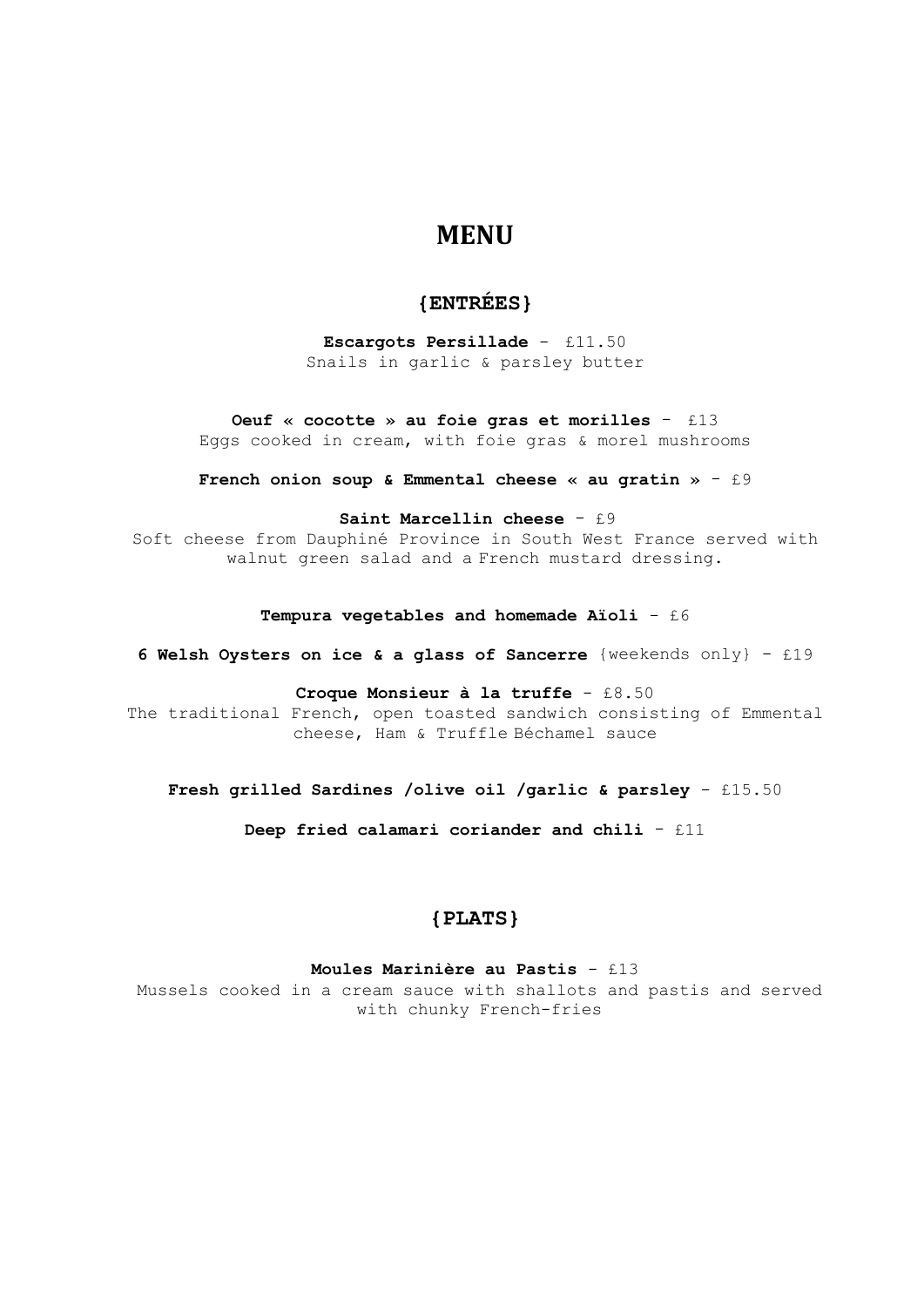#### **Chicken Suprême et sa fricassée de légumes et champignons** - £21

Poached chicken breast, served with a fricassee of chanterelle and chestnuts mushrooms, cream, French beans and garden peas

## **Our classic Steak Tartare** - £19.50

200gr of prime filet steak served with capers, egg, Dijon mustard and green salad

### **Cod Aïoli** - £17

Grilled cod marinated in a miso sauce /sautéed greens in butter and homemade garlic mayonnaise

### **Entrecôte au poivre et gratin dauphinoise** - £22

170gr Grilled sirloin steak with peppercorn cream reduction and a classic side of potatoes gratin

#### **Oven baked Ratatouille à la Provençale (V)** - £12

Slow cooked assorted veggies served with parsley toast

#### **Coq au vin et sa purée à la graisse d'oie** - £17

Casserole of marinated Chicken cooked in red wine with bacon, mushrooms & pearl onions - served with mashed potato

# **La Tête de Turc classic Beef Burger and truffle parmesan fries** - £15 Home-made beef patty served with blue cheese, caramelized onions, bacon, onion and lettuce

**Vegetarian burger and deep fried vegetables tempura (VG)** - £15 Quinoa patty, basil and potato

**Sides:**

**Chunky french fries** £3.50 **Green salad /French dressing** £3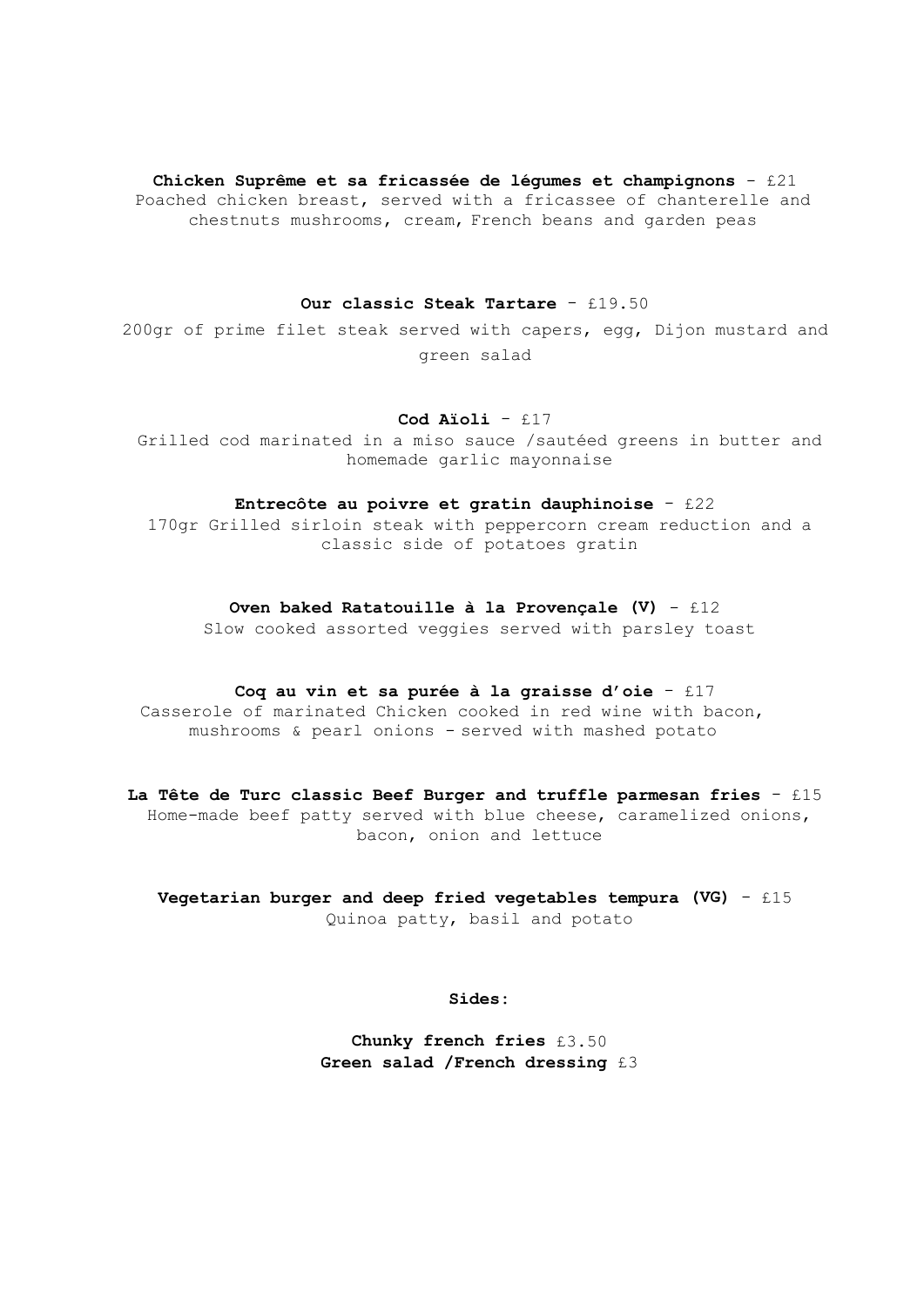# **Gratin dauphinoise** £5 **Sautéed french beans /garlic and butter** £4

# **{DESSERTS ET FROMAGES}**

### **FROMAGES**

# **French cheese board selection from Maison Nivard** - £14

**Bleu d'Auvergne**, a creamy blue cow's milk cheese from the Auvergne, in central France.

**Chistera**, named after the basket used in the game of Pelote, a mixed goat & sheep's milk cheese from the Basque country.

**Sauvaget**, from the word 'Sauvage' this is a raw goat's milk cheese from Poitou Charentes Served with grapes, nuts and brown

sourdough

#### **DESSERTS**

**Donut à la 'TROPEZIENNE'** - £9.50 Vanilla donut filled with 'Tropezienne' vanilla custard cream and strawberries

**Homemade XXL Brownie served with Vanilla ice cream** - £7.50

# **{APERO TO SHARE}**

### **Provençale Tapenade** - £4

Crushed olive and dried tomato purée served with sourdough bread